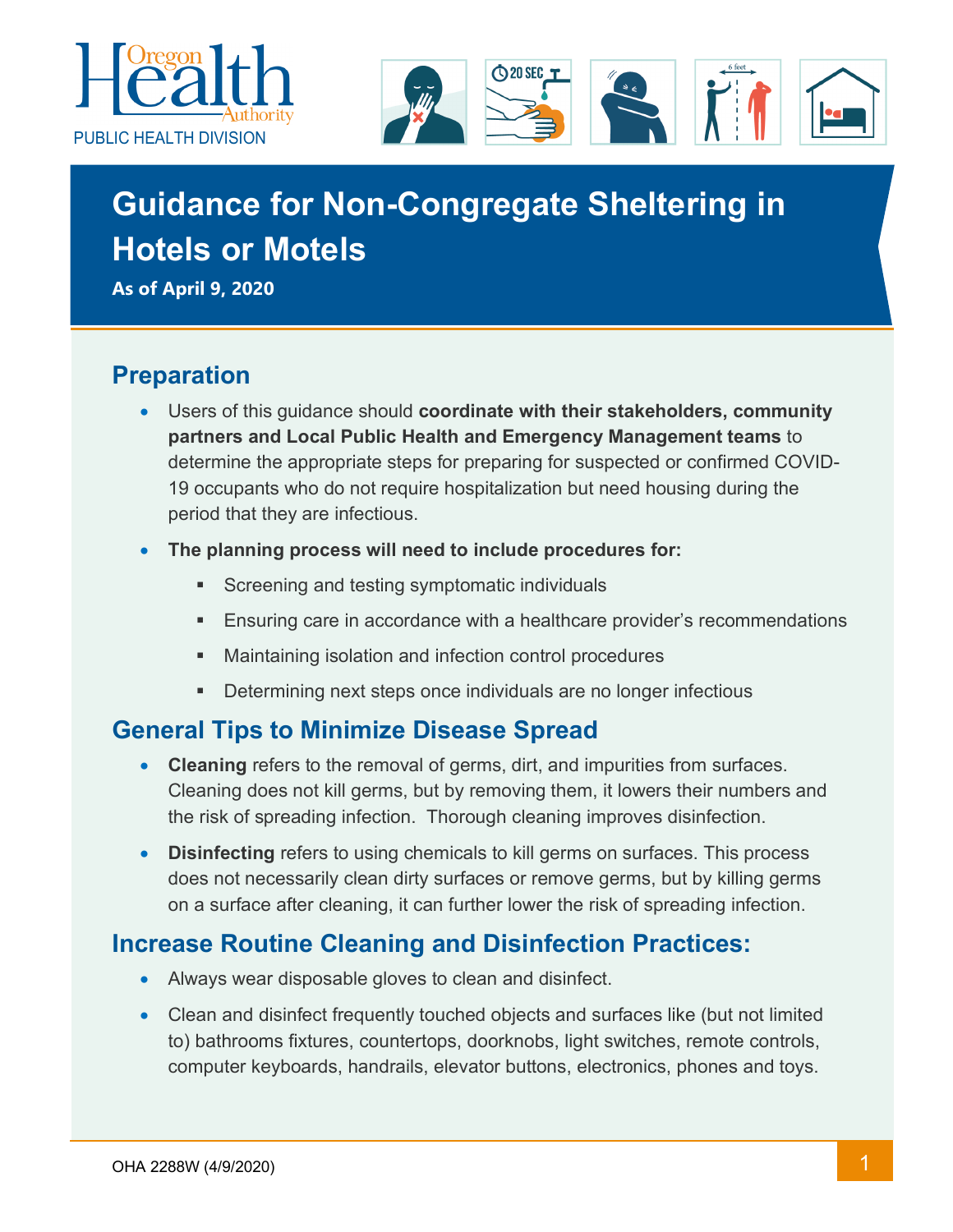- Follow the label directions for safe and effective use of **EPA-approved** [disinfectants](https://www.epa.gov/pesticide-registration/list-n-disinfectants-use-against-sars-cov-2) against COVID-19.
- Place waste baskets in visible areas and empty regularly while wearing gloves.
- Eating utensils and dishes belonging to the ill person do not need to be cleaned separately but should be handled with gloves and washed and sanitized in a dishwasher.
- Wash hands frequently with soap and water immediately after handling any item that an ill or potentially ill person might have handled.
- Click [here](https://www.cdc.gov/coronavirus/2019-ncov/community/organizations/cleaning-disinfection.html) for more information from the CDC about cleaning and disinfecting community facilities.

#### **Use Personal Protective Equipment (PPE):**

Wear disposable gloves (mandatory) and gowns (if available) for all tasks in the cleaning process, including handling trash.

- Gloves and gowns should be removed carefully to avoid contamination of the wearer and the surrounding area.
- Gloves should be removed and trashed after cleaning each room or area occupied by ill persons. New gloves should be worn for the next cleaning task.
- Wash hands with soap and water immediately after removing gloves.
- Immediately report breaches in PPE (e.g., tear in gloves) or any potential exposures to supervising staff.
- If soap and water are not available and hands are not visibly dirty, an alcoholbased hand sanitizer that contains 70%-95% alcohol may be used. However, if hands are visibly dirty, always wash hands with soap and water.
- [Clean h](https://www.cdc.gov/handwashing/when-how-handwashing.html)ands often using soap and water for 20 seconds and avoid touching eyes, nose or mouth with unwashed hands.

### **Physical Distancing:**

- Avoid gathering and limit contact if 6 feet of physical distance cannot be maintained.
- Set standards to maintain physical distance in general areas (e.g., lobbies, restrooms) and while waiting in line.
- Meal consumption should occur in guest rooms, not in a common space.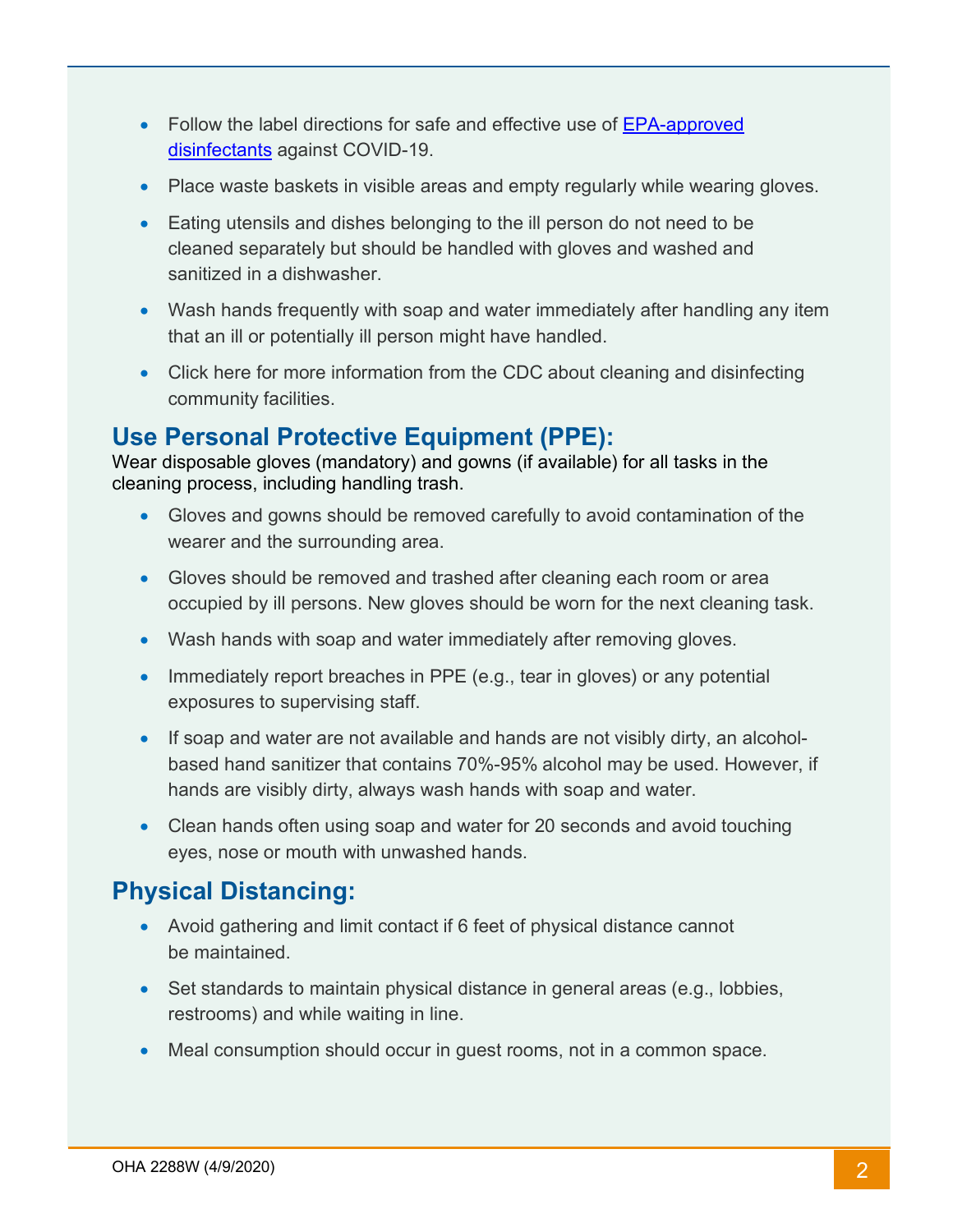# **Hand Hygiene:**

- Proper hand hygiene is the most important way to prevent the spread of germs.
- Adequate supplies for good hand hygiene, including clean and functional hand washing stations, soap, paper towels, trash receptacles and alcohol-based sanitizer should be available.
- Post signage in kitchens, bathrooms and common areas, make tissues available with trash cans and hand hygiene options nearby.
- Have hand sanitizer (70%-95% alcohol) available near points of entry.
- Wash hands often with soap and water for at least 20 seconds or use an alcoholbased hand sanitizer that contains 70% to 95% alcohol, covering all surfaces of the hands and rubbing them together until dry.
- Avoid touching eyes, nose, and mouth.

#### Additional key times hand hygiene should be practiced:

- After blowing one's nose, coughing or sneezing
- After using the restroom
- Before eating or preparing food
- After contact with animals or pets
- Before and after providing routine care for another person who needs assistance (e.g., a child or someone who is ill)

# **Cough Etiquette:**

- Cough into the inner part of your elbow or cover your mouth and nose with a tissue when you cough or sneeze.
- Immediately dispose of used tissues and wash hands with soap and water for 20 seconds or use hand sanitizer in the absence of a facility to properly clean hands.
- Post signage in kitchens, bathrooms and common areas, make tissues available with trash cans and hand hygiene options nearby.

# **Monitor Health of Staff**

- Educate workers performing cleaning, laundry, and trash pick-up to recognize the symptoms of COVID-19.
- Closely monitor employee health and have symptomatic employees stay home per company illness policy.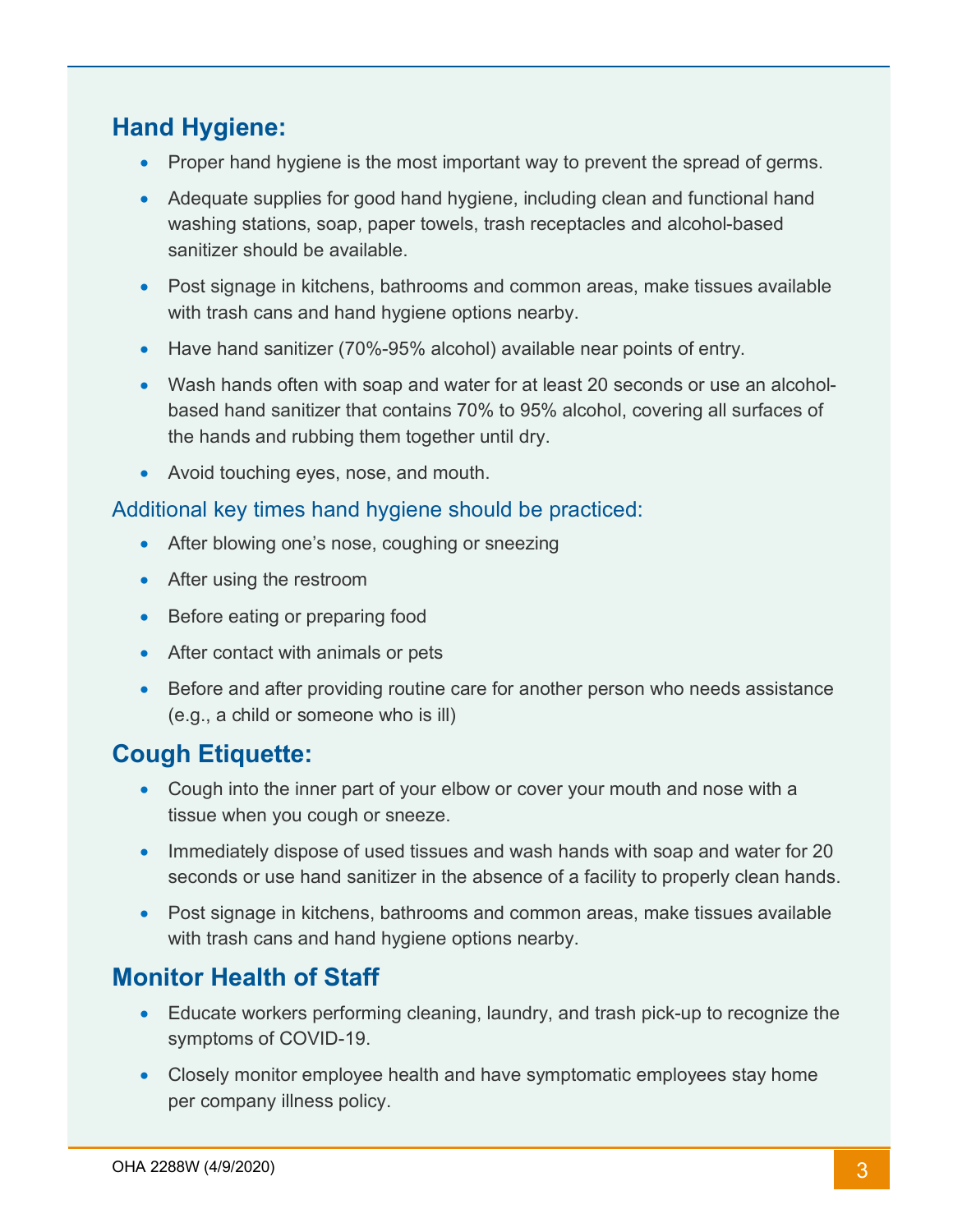# **Transporting Persons Suspected or Confirmed to Have COVID-19**

**Vehicle Safety:** Someone who is ill with coronavirus could potentially cough or sneeze inside a vehicle and leave droplets on objects and surfaces**.** If someone touches these surfaces and touches their eyes, nose or mouth, that person is likely to be infected. Viruses can spread by sharing airspace with an infected person or by touching surfaces that an infected person may have coughed or sneezed on. Drivers should know the [symptoms](https://www.cdc.gov/coronavirus/2019-ncov/symptoms-testing/symptoms.html) of COVID-19. Symptomatic drivers should not transport passengers.

#### Before Transport:

- Keep products to clean and disinfect surfaces inside vehicle. Before transporting any passengers clean and disinfect non-porous surfaces using disposable disinfecting wipes or an **EPA-registered household disinfectant** that will not damage the vehicle interiors.
- Be selective in your choice of cleaner. Avoid ammonia-based cleaners on car touch screens, as these damage the anti-glare, anti-fingerprint coating.
- Bleach and hydrogen peroxide may likely damage the upholstery. Soap and water can be used on fabrics or cracking leather interiors, but be careful not to soak the fabrics, which could lead to a mold growth.
- Use disposable latex gloves (preferably) or rubber gloves. Wipe handles (interior and exterior), dashboard, wheel, buttons, gears, seatbelts, air vents, car seats/booster seats, seat pockets, cup holders and any other non-porous surfaces prior to transport.

#### During Transport:

- If someone is exhibiting symptoms or has had a positive COVID-19 result, they should wear a facemask (such as a surgical facemask) to minimize droplets from contaminating vehicle and potentially exposing others.
- In the absence of surgical facemask or [alternate mask,](https://www.cdc.gov/coronavirus/2019-ncov/hcp/ppe-strategy/face-masks.html) passengers should cough and sneeze in their elbow and use hand sanitizer before touching car surfaces.
- Passengers should sit in the back seat to maintain distance from driver.
- Driver should be prepared with tissues and hand sanitizer for self and passenger, and EPA-approved cleaning products or wipes on hand.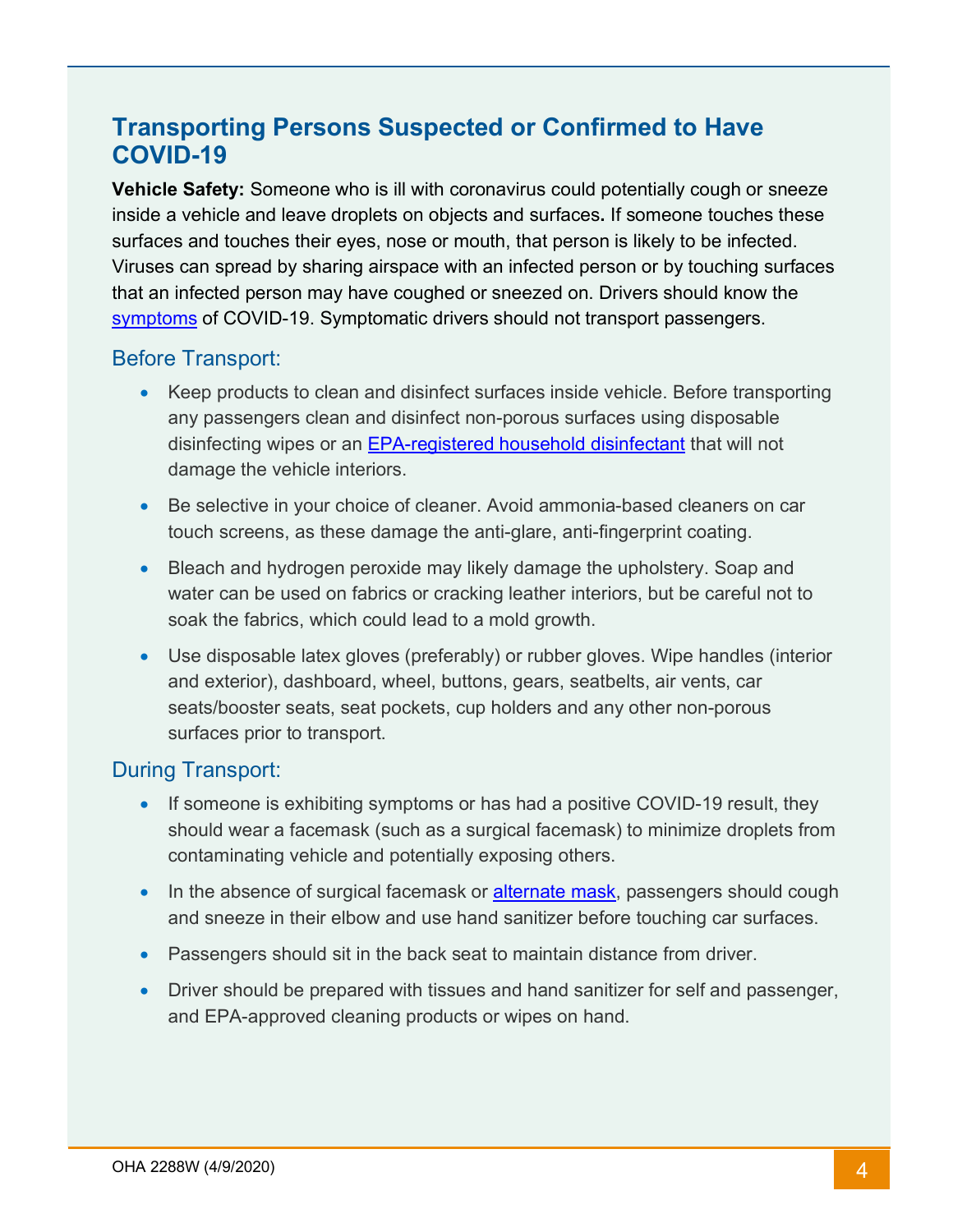#### Post Transport:

• Plan to clean and disinfect your car after every trip. Follow quidance for cleaning and disinfecting vehicle outlined in the "before transport" section.

#### **Cleaning and Disinfecting Rooms with COVID-19 Exposure**

#### Cleaning Occupied Room with Known COVID-19 Exposure:

- There is a risk to the cleaning staff by simply entering the room of someone with COVID-19. If staff must enter the room of the ill person to clean, they must have a surgical facemask or [alternate mask,](https://www.cdc.gov/coronavirus/2019-ncov/hcp/ppe-strategy/face-masks.html) gown, and gloves.
- If physically able, guests with COVID-19 should be supplied cleaning materials to clean soiled areas of their room when needed.
- If guests with COVID-19 are physically unable to clean the room due to illness (and no staff are available or PPE is in short supply), cleaning does not have to be performed daily.
- If a guest with COVID-19 shares a bathroom, the ill person should clean and disinfect after each use.

#### Cleaning Vacated Room with Known COVID-19 Exposure:

- Rooms vacated by persons with COVID-19 should be cleaned **and** disinfected.
- It is recommended to close off areas used by the ill persons and wait as long as practical before beginning cleaning and disinfection to minimize potential for exposure to respiratory droplets.
- If possible, wait 7-8 hours before beginning cleaning and disinfection.
- If possible, open outside doors and windows, or run HVAC system to increase air circulation in the area.
- Staff assigned to clean room should use disposable gloves and gown.
- If surfaces are dirty, clean them by using a detergent or soap and water prior to disinfection.
- For disinfection, diluted household bleach solutions, alcohol solutions with 70%- 95% alcohol, and most common **EPA-registered household disinfectants** should be effective.
- Follow the manufacturer's instructions for all cleaning and disinfection products (e.g., concentration, application method and contact time).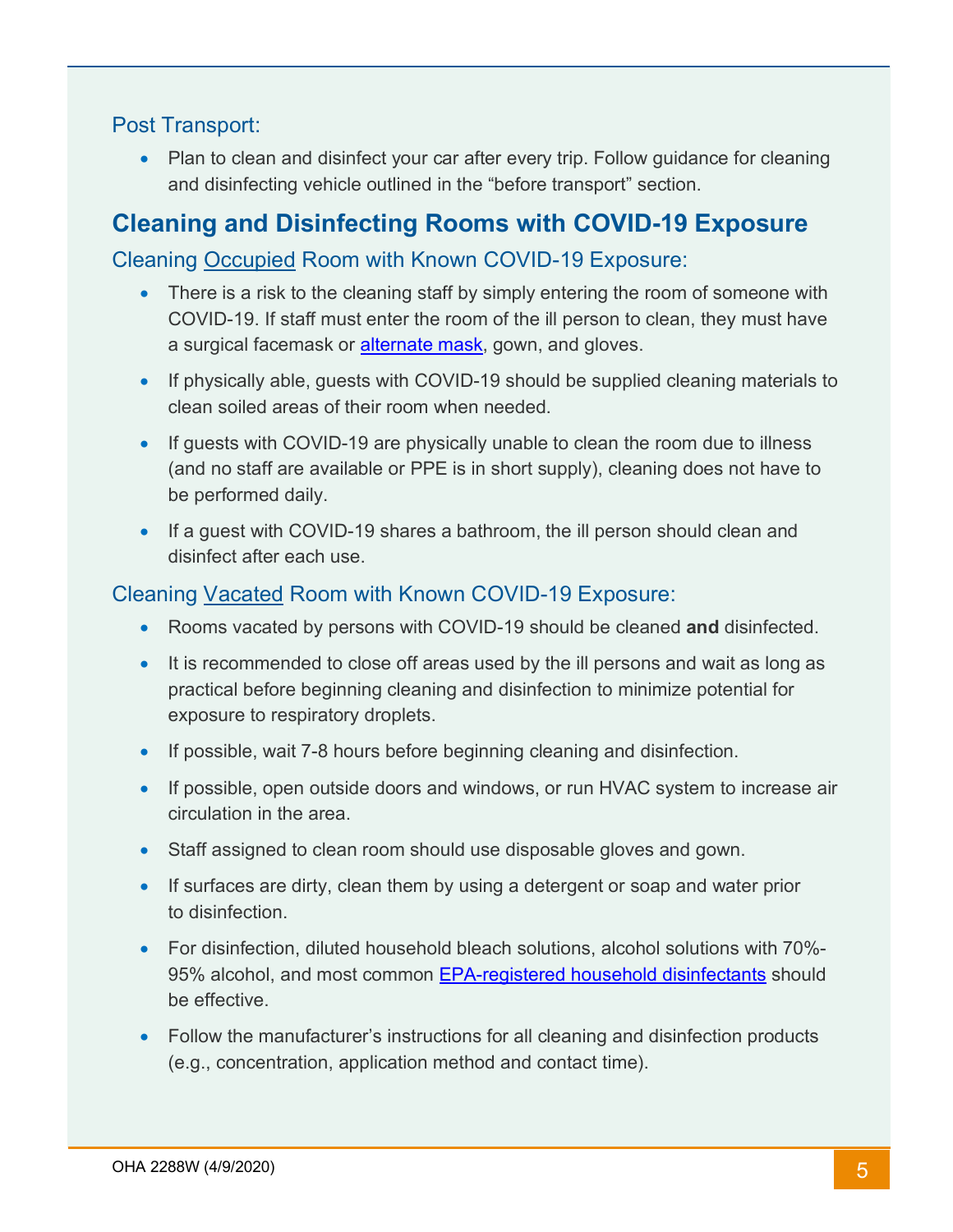# **Cleaning and Disinfecting Surfaces Post Viral Exposure**

For Hard (Non-Porous) Surfaces:

- **[Diluted household bleach solutions](https://www.cdc.gov/healthywater/emergency/cleaning-sanitizing/household-cleaning-sanitizing.html)** can be used if appropriate for the surface.
- Follow manufacturer's instructions for application and proper ventilation.
- Check to ensure the product is not past its expiration date.
- **Never mix household bleach with ammonia or any other cleanser.**
- Unexpired household bleach will be effective against coronaviruses when properly diluted.
- **Prepare a bleach solution by mixing:** 5 tablespoons (1/3rd cup) bleach per gallon of water; or 4 teaspoons bleach per quart of water.

#### For Soft (Porous) Surfaces Like Carpets, Rugs and Drapes:

- Remove visible dirt if present and clean with cleaners approved for use on these surfaces.
- Wash items in **accordance with the manufacturer's instructions** using the warmest temperature for the items and then dry items completely.
- As of April 10, 2020, only one of the EPA products approved for use against the [SARS-CoV-2 \(coronavirus\) that causes COVID-19](https://www.epa.gov/pesticide-registration/list-n-disinfectants-use-against-sars-cov-2) is approved for disinfection of porous surfaces (hydrogen peroxide). However, **heat or steam can be used to sanitize porous surfaces.** The surfaces should be heated to 70 o C (145o F) for 5 minutes or at 100°C (212 o F) for 1 min. Hot water extraction or steam cleaning are common tools used to achieve these temperatures for non-launderable items.
- **See additional CDC guidance for preventing disease spread in** [non-healthcare settings.](https://www.cdc.gov/coronavirus/2019-ncov/hcp/guidance-prevent-spread.html)

### **Cleaning Linens, Clothing, and Other Laundered Items of Confirmed COVID-19 Exposure**

- Staff should wear gloves and gowns and avoid holding contaminated linens near their body. Wash hands immediately after handling.
- Do not shake dirty laundry because shaking increases the possibility of dispersing the virus through the air.
- Per CDC's guidance, dirty laundry that has been in contact with an ill person can be washed with other people's items.